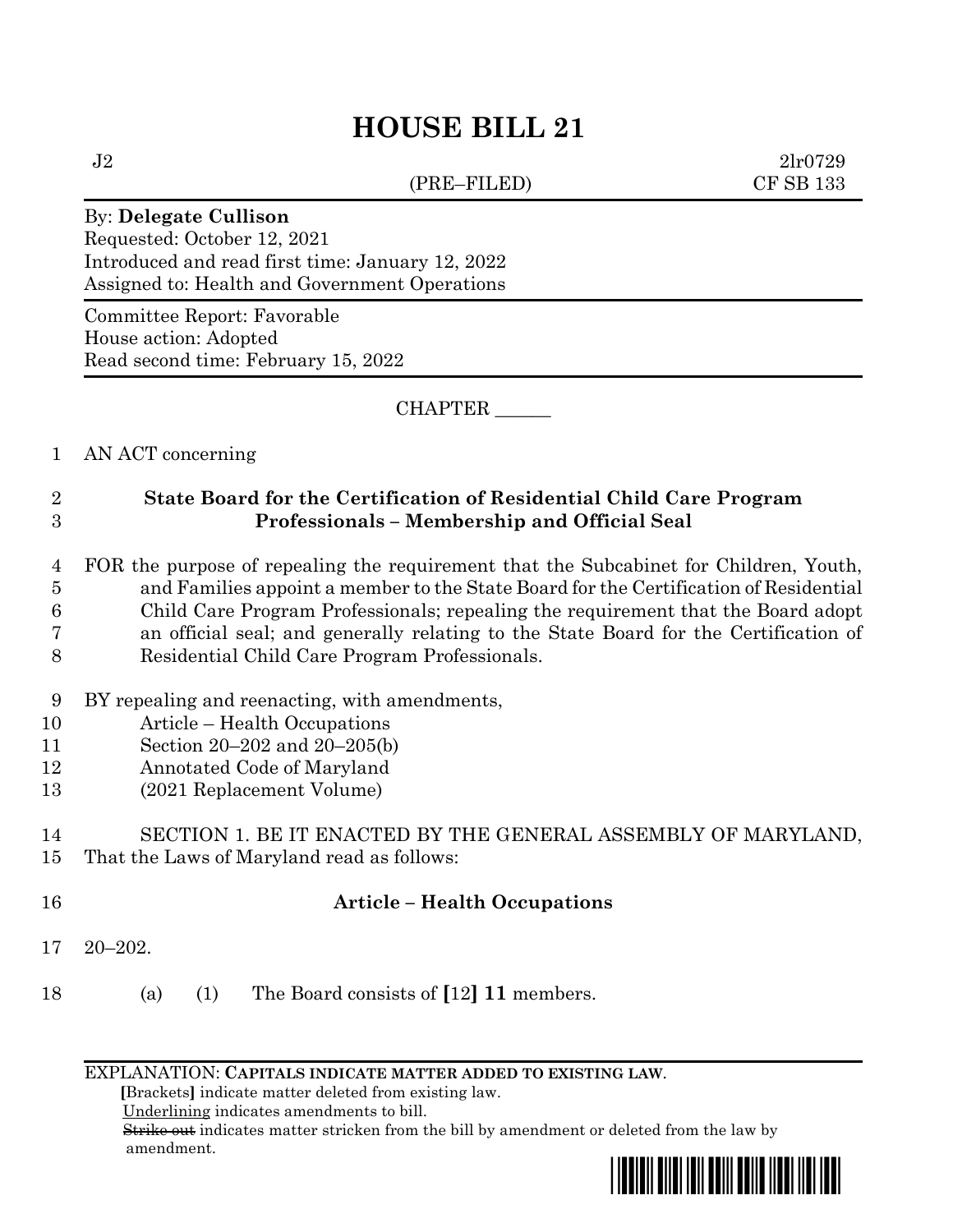|                                    | $\overline{2}$                                                                                   |                                                                                                                                          |       |     | <b>HOUSE BILL 21</b>                                                                                                          |  |
|------------------------------------|--------------------------------------------------------------------------------------------------|------------------------------------------------------------------------------------------------------------------------------------------|-------|-----|-------------------------------------------------------------------------------------------------------------------------------|--|
| $\mathbf 1$                        |                                                                                                  | Of the [12] 11 Board members:<br>(2)                                                                                                     |       |     |                                                                                                                               |  |
| $\overline{2}$                     |                                                                                                  |                                                                                                                                          | (i)   |     | [Six] <b>FIVE</b> members shall be appointed as follows:                                                                      |  |
| $\boldsymbol{3}$<br>$\overline{4}$ |                                                                                                  |                                                                                                                                          |       | 1.  | Two by the Secretary, one each for the Developmental<br>Disabilities Administration and the Behavioral Health Administration; |  |
| $\overline{5}$                     |                                                                                                  |                                                                                                                                          |       | 2.  | One by the Secretary of Juvenile Services for the agency;                                                                     |  |
| 6<br>7                             | <b>AND</b>                                                                                       |                                                                                                                                          |       | 3.  | One by the Secretary of Human Services for the agency;                                                                        |  |
| 8                                  |                                                                                                  |                                                                                                                                          |       | 4.  | One by the State Superintendent of Schools; and                                                                               |  |
| 9                                  |                                                                                                  |                                                                                                                                          |       | [5. | One by the Subcabinet; and                                                                                                    |  |
| 10                                 |                                                                                                  |                                                                                                                                          | (ii)  |     | Six shall be appointed by the Governor.                                                                                       |  |
| 11                                 |                                                                                                  | (3)<br>Of the six appointed by the Governor:                                                                                             |       |     |                                                                                                                               |  |
| 12                                 |                                                                                                  |                                                                                                                                          | (i)   |     | Three shall be program administrators;                                                                                        |  |
| 13                                 |                                                                                                  |                                                                                                                                          | (ii)  |     | One shall be a residential child and youth care practitioner; and                                                             |  |
| 14                                 |                                                                                                  |                                                                                                                                          | (iii) |     | Two shall be consumer members.                                                                                                |  |
| 15<br>16                           | (b)<br>Senate.                                                                                   | The Governor shall appoint members with the advice and consent of the                                                                    |       |     |                                                                                                                               |  |
| 17                                 | $\left( \text{c}\right)$                                                                         | Each Board member shall:                                                                                                                 |       |     |                                                                                                                               |  |
| 18                                 |                                                                                                  | (1)                                                                                                                                      |       |     | Be a United States citizen; and                                                                                               |  |
| 19<br>20                           | Board.                                                                                           | (2)<br>Have resided in this State for at least 1 year before appointment to the                                                          |       |     |                                                                                                                               |  |
| 21                                 | (d)                                                                                              | A consumer member of the Board:                                                                                                          |       |     |                                                                                                                               |  |
| 22<br>$23\,$                       | May not be a program administrator or a residential child and youth<br>(1)<br>care practitioner; |                                                                                                                                          |       |     |                                                                                                                               |  |
| 24<br>$25\,$                       |                                                                                                  | (2)                                                                                                                                      |       |     | May not have a household member who is a program administrator or<br>a residential child and youth care practitioner;         |  |
| 26<br>$27\,$                       |                                                                                                  | May not have a household member who participates in a commercial or<br>(3)<br>professional field related to administering a program; and |       |     |                                                                                                                               |  |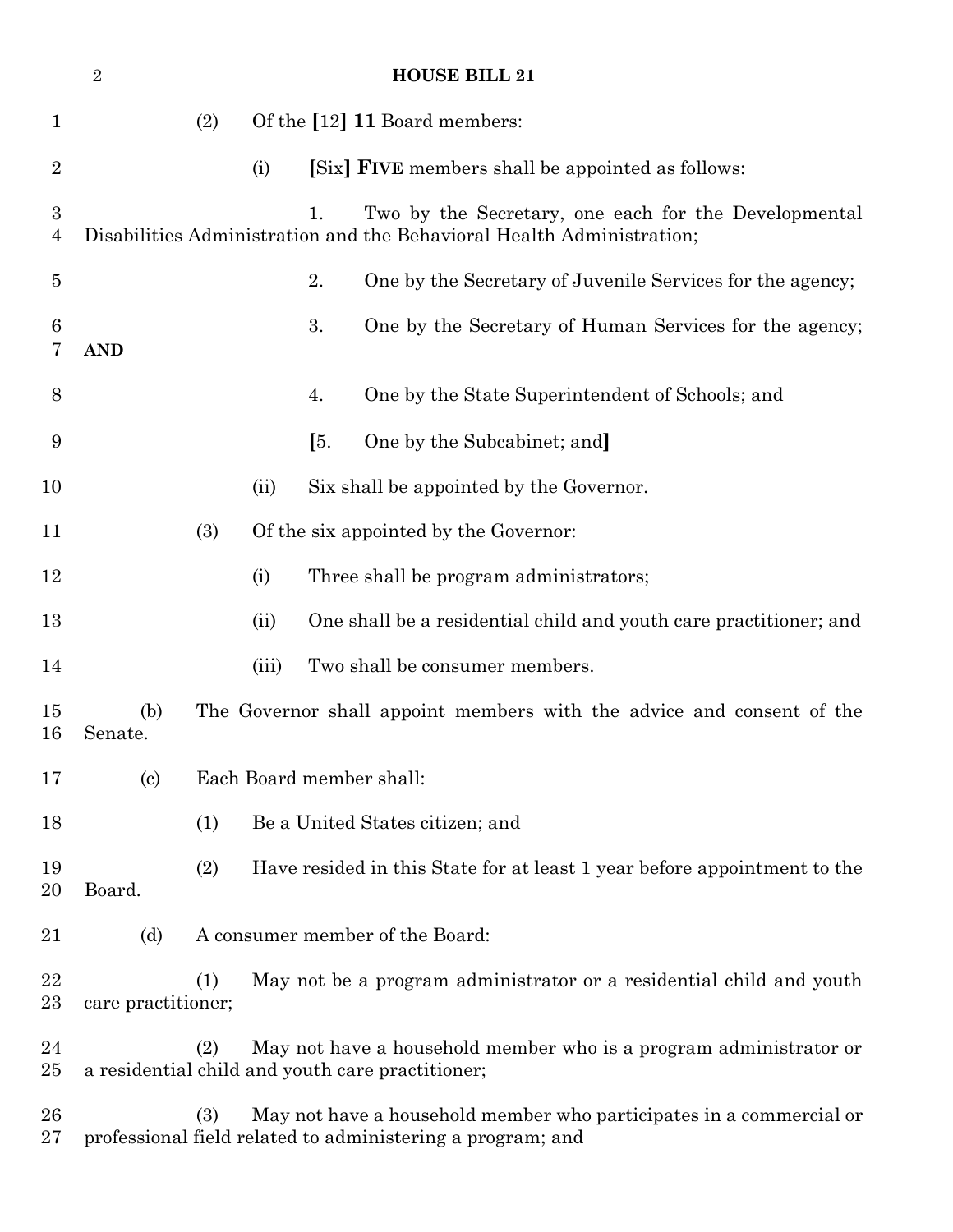# **HOUSE BILL 21** 3

| $\mathbf 1$<br>$\overline{2}$      | May not have had within 2 years before appointment a substantial<br>(4)<br>financial interest in a program regulated by an agency.                                                                               |  |  |  |  |  |
|------------------------------------|------------------------------------------------------------------------------------------------------------------------------------------------------------------------------------------------------------------|--|--|--|--|--|
| $\boldsymbol{3}$<br>4              | While a member of the Board, a consumer member may not have a substantial<br>(e)<br>financial interest in a program regulated by an agency.                                                                      |  |  |  |  |  |
| $\overline{5}$<br>$\boldsymbol{6}$ | Before taking office, each appointee to the Board shall take the oath required<br>(f)<br>by Article I, § 9 of the Maryland Constitution.                                                                         |  |  |  |  |  |
| $\overline{7}$                     | The term of a member is 4 years.<br>(g)<br>(1)                                                                                                                                                                   |  |  |  |  |  |
| 8<br>9                             | The terms of members are staggered as required by the terms provided<br>(2)<br>for members of the Board on October 1, 2004.                                                                                      |  |  |  |  |  |
| 10<br>11                           | At the end of a term, a member continues to serve until a successor is<br>(3)<br>appointed and qualifies.                                                                                                        |  |  |  |  |  |
| 12<br>13                           | A member who is appointed after a term has begun serves only for the<br>(4)<br>rest of the term and until a successor is appointed and qualifies.                                                                |  |  |  |  |  |
| 14                                 | (5)<br>A member may not serve more than two consecutive full terms.                                                                                                                                              |  |  |  |  |  |
| 15<br>16                           | To the extent practicable, the Governor shall fill any vacancy on the<br>(6)<br>Board within 60 days of the date of the vacancy.                                                                                 |  |  |  |  |  |
| 17<br>18                           | The Governor may remove a member for incompetence, misconduct,<br>(h)<br>(1)<br>incapacity, or neglect of duty.                                                                                                  |  |  |  |  |  |
| 19<br>20<br>$21\,$                 | On the recommendation of the Children's Cabinet, the Governor may<br>(2)<br>remove a member whom the Children's Cabinet finds to have been absent from two<br>successive Board meetings without adequate reason. |  |  |  |  |  |
| 22                                 | $20 - 205.$                                                                                                                                                                                                      |  |  |  |  |  |
| 23                                 | (b)<br>In addition to the duties set forth elsewhere in this title, the Board shall:                                                                                                                             |  |  |  |  |  |
| 24<br>25                           | Maintain a registry of all program administrators and residential child<br>(1)<br>and youth care practitioners certified by the Board;                                                                           |  |  |  |  |  |
| 26                                 | Submit an annual report to the Governor and Children's Cabinet;<br>(2)                                                                                                                                           |  |  |  |  |  |
| 27<br>28<br>29                     | (3)<br>Adopt a code of ethics that the Board considers appropriate and<br>applicable to the program administrators and residential child and youth care practitioners<br>certified by the Board;                 |  |  |  |  |  |
| 30<br>31                           | continuing education requirements for the<br>Establish<br>(4)<br>program<br>administrators certified by the Board;                                                                                               |  |  |  |  |  |